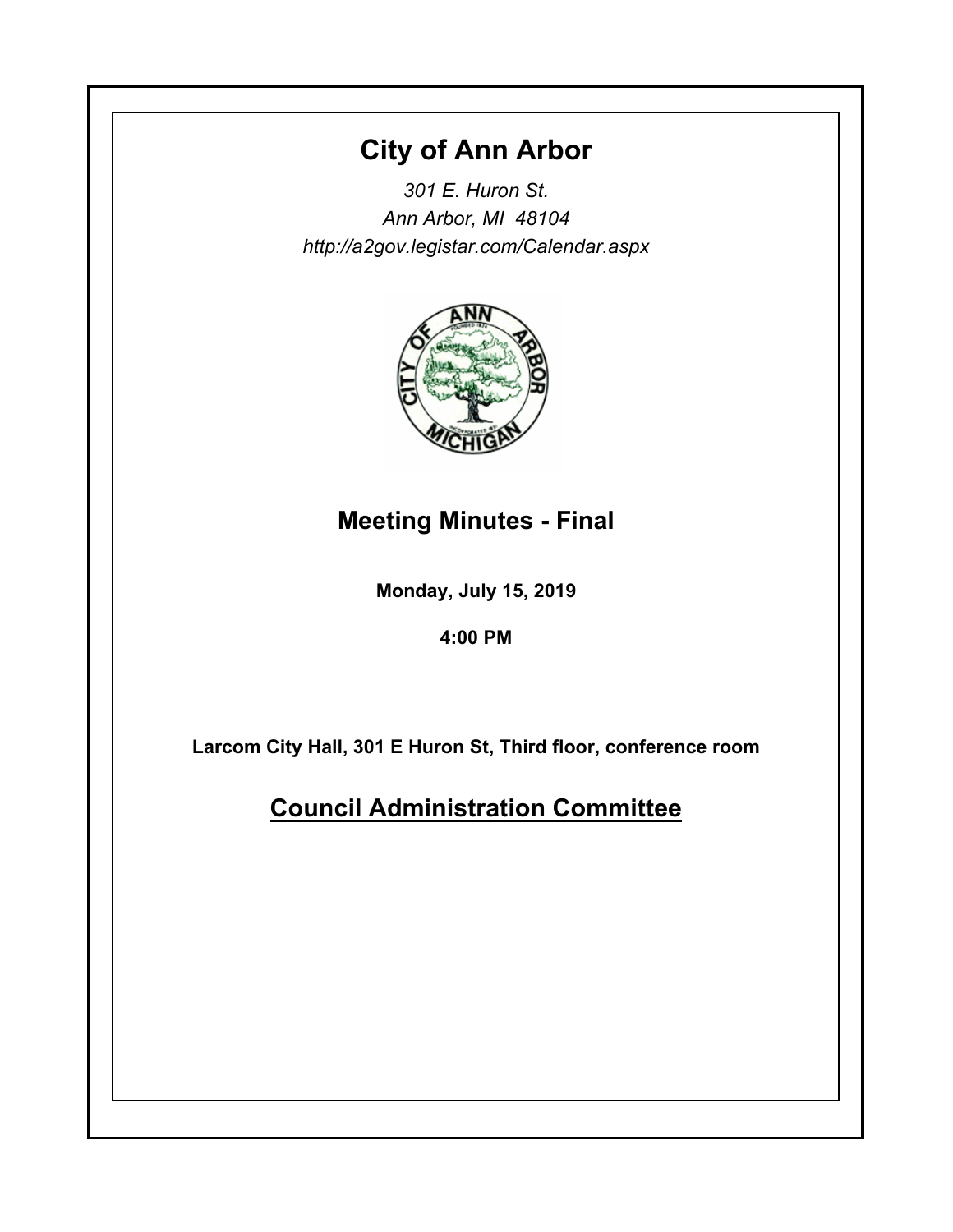### **CALL TO ORDER**

*The meeting of the Council Administration Committee meeting was called to order at 4:03.*

## **Approved**

Jack Eaton, Julie Grand, Kathy Griswold, Jane Lumm and Christopher Taylor **Present:** 5 -

#### **APPROVAL OF AGENDA**

**Motion to approve with the addition of FOIA topic - Vote: Unanimous**

# **APPROVAL OF MINUTES**

*No action*

## **Approved as presented**

#### **NEW BUSINESS**

*No action*

## **UNFINISHED BUSINESS**

*Cultural assessment to be discussed in August.*

### **INFORMATION/UPCOMING BUSINESS**

*Stark report should be received by end of month.*

#### **PUBLIC COMMENT**

*None*

### **ADJOURNMENT**

*Meeting adjourned at 4:46 p.m.*

**Adjourn**